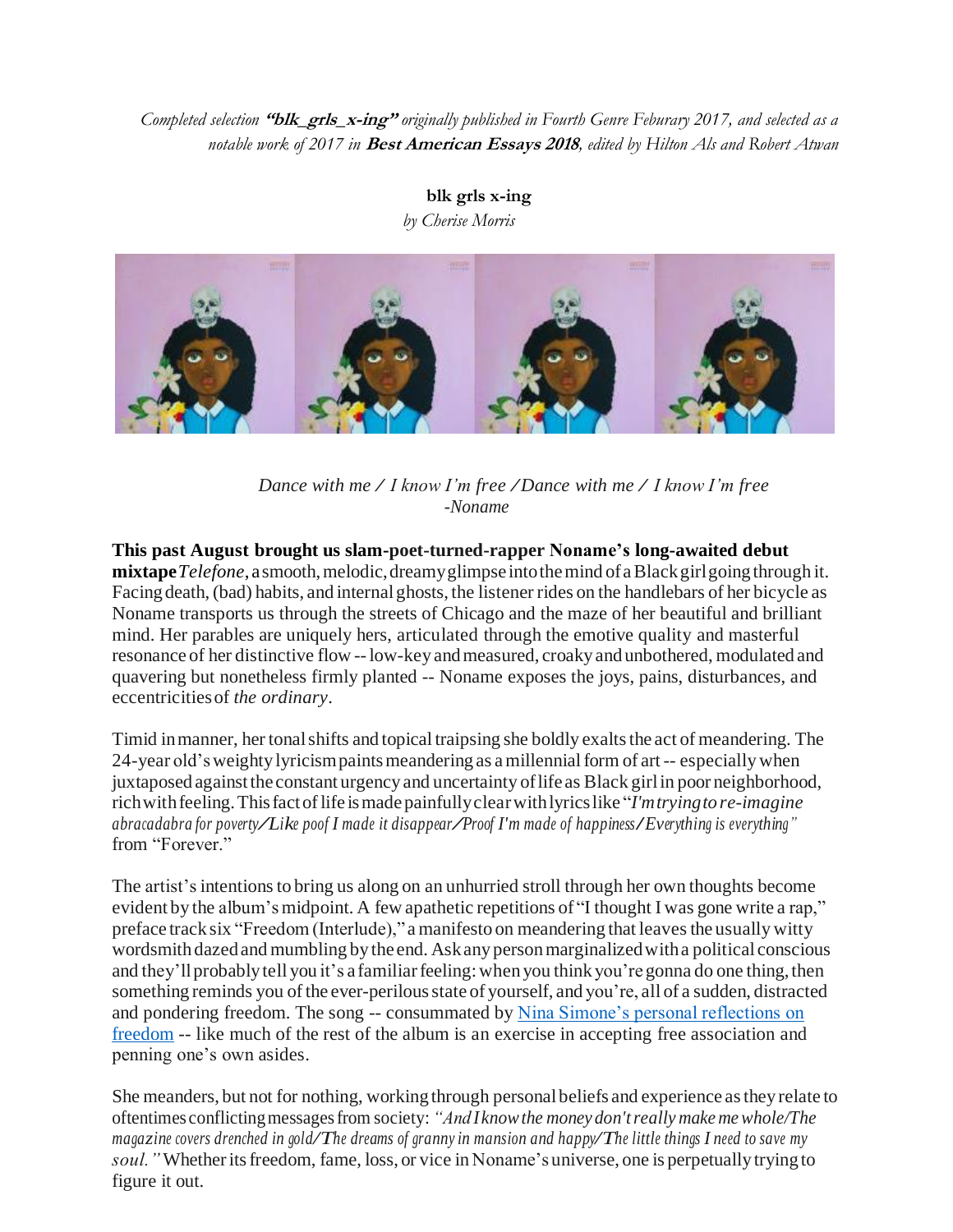More so than meandering, Noname tells a story of coping, and coping as art. And meandering to cope.

Coping istalent.Coping istime and somewandering.Coping is allwehave. Sometimeswandering is a means of coping, but that's not always enough. Coping is multitudinous, but one thing is constant: an intimate awareness of the art of coping is a principle in Black girlhood and a prerequisite for Black womanhood.

When I first heard *Telefone*, I heard an interrogation of how one manages to manage. I heard a tale of entrances and departures, and how to cope through all of it. Tracks seven and nine, somber and slow stories of lost loves and lost lives, "Casket Pretty" and "Bye Bye Baby" most of all underscore the significance of departures. From "Bye ByeBaby's" "*Oooh you know I hate goodbye,*" toForever's, "*Ooh,mycigaretteburning,*"classicR&Bsoliloquies andbackyardBBQsoundscapespropelthe album's plot, showing us Noname's hood and the sights, sounds, tastes, textures and aromas that comprise it.

**Heavy in layers, a musky cloud enveloped me, the all too familiar odor of smoke** -- a dusty, earthy burn emanated from the smoldering embers of the cigarette she clasped.

Iwasfinallymeetingone ofmy heroes,Alicia Garza.TalkingwiththepowerhouseBlackwoman organizer was a dream come true, howeverthere was nothing wastoo special about themeeting, itself. More pertinent for right now: the point of departure, the moment when an all too familiar wind swept me away.

I had witnessed Garza, modest as ever, wrestle herway out of the teeming crowd that flocked to her in the conference minutes earlier. I had introduced myself to her moments before, and she had greetedme with an encompassing hug, asif we hadmet before, and asked, "Girl, how are you,"with such striking sincerity. I thought she hurried out of the grand dinning hall to catch a plane to another speaking engagement or meeting or personal errand.

But when I reencountered her outside, her flight from the room came into focus.

The intimate tickle in the body that perturbs the senses and makes you thrust yourself toward the closest, freest exit, find the nearest, emptiest courtyard to light up in. You look for a spot to loiter in. The one facing the most stimulating cross-section of scenery that will best keep your mind and eyes occupied as you drag. It doesn't hit the same anymore, but the hint of heady rush is still there and that's enough.

I was about two weeks clean, when Garza reminded me of myself. The coolness of her every exhaust reignited memories of a lingering self. She was smoking. And in that moment, I missed it more than anything. I lamented the missed opportunity to step out for a smoke alongside her and ask for light as a way of igniting conversation and felt naive for forcing myself to quit after seeing Garza doing that very thing.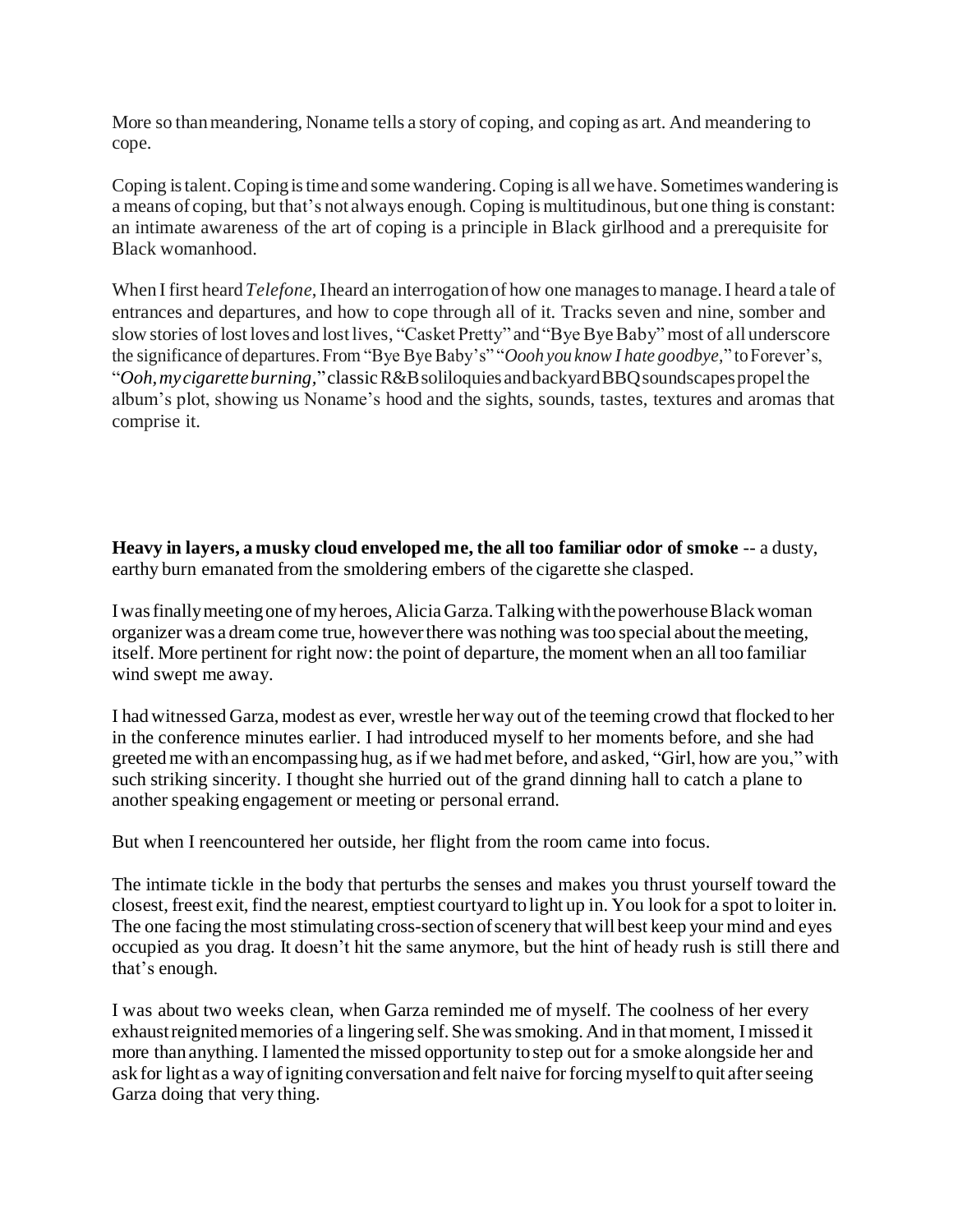I wavedgoodbye to Garza as I passed.

**I grewup in smoky darkness**. Ittook me twenty yearsto realize the smell of cigarette-burdened air wasn't the standard aroma in most homes. My sophomore yearroommate asked me to "please stop smoking cigarettes in the room," because it was "stinking up" her clothing and her mother had been chiding her about (what she considered) my "bad habits" (which I knew as the only way to keep my head on).

But, to me, it felt more like home that way with smoke there to shove all the pain and boredom and worry away into the dark corners. My mother and I found comfort levitating in our own clouds of smoke.

I grew up a passive smoker. I grew up on linoleum floors where Isat weeping, learning how to exhale without opening my mouth smoke trickling through my nose secondhand.

I grew up at ten years old withmy first inhale of nicotine. Mycoming of agewas witnessed bymy four older cousins. We took our own Gikuyu<sup>1</sup>, in the backwoods of Virginia with a stolen pack of Newports.

Smoking was a coming to consciousness for me, and for my mother, too -- a smoker for four decades. Every inhale stained our lungs with another streak of anticipation or discontent or apathy. Huffing and puffing and trying to get free, we coped.

Thatsame year, my grandfather died and I finally got my own room. And with space and time and mine and Momma's own beds to stretch out in, our nighttime ritual began to fade away. From three breathy articulations of love till morning

| Good night.    | Good night.    |
|----------------|----------------|
| Nightie-night. | Nightie-night. |
| I love you.    | I love you.    |

to a simple "good night" until it was no longer even that. But between the space and lines of worry, a billow of smoke connectedus.

An arsenic exhale meant "*love you."* In those deep inhales, we held court together.

<sup>1</sup> An oath of a secret movement, associated with the Mau Mau Rebellion in Kenya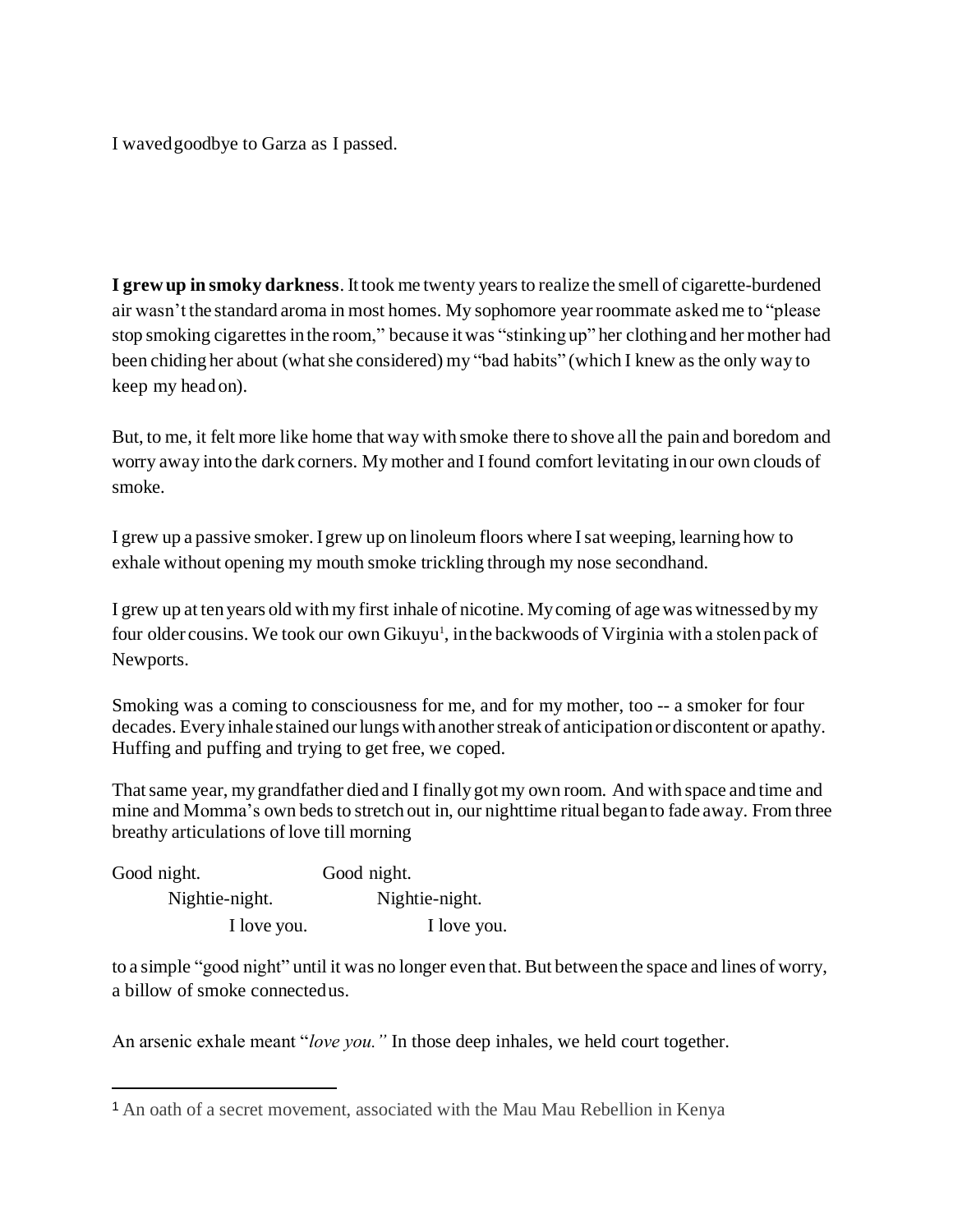

**In "Yesterday," chain-smoking, along with internetsurfing,** givesstructure toher days, *Basket case silhouette, cigarette, internet.*

In "Sunny Duet," they replace an old vice, *Cigarettes over blunts now.*

In "All I Need," they make <sup>a</sup> vow to her, *Everything is everything/Acigarette for wedding ring.*

In "RealityCheck," they seduce her and keep her companywhen she'slonely, *Cigarettes onmy mantle keep callin me by my first name/Loving me when I'm lonely.*

*Ooh,mycigaretteburning,mymommabecalling,*they**'**rerighttherewithherin"Forever,"andthroughthe panic in "Bye Bye Baby," *Cigarette's over Skyfall.*

**In six of** *Telefone's* **tentracks, Noname mentions smoking.** A subtlemotif that follows her throughout the narrative, cigarettes-- and smoking them -- takes ona mundane significance for Noname in her everyday processes of overcoming, coming to, "*running out of waysto....* "

Hearing Noname spit her proclivities to nicotine, I felt an immediate kinship. Smoking to cope. Coping to smoke. Ashes to ashtray.

By keeping her numerous references to smoking short and sweet, Noname establishes cigarettes and the act of smoke them, as a simple fact of life -- not worthy of much afterthought, but nevertheless something of unquestionable important in her life.

A simple fact of life: Black girls smoking -- a thing of deep-web fetishes, quotidian realities, and dreams come true.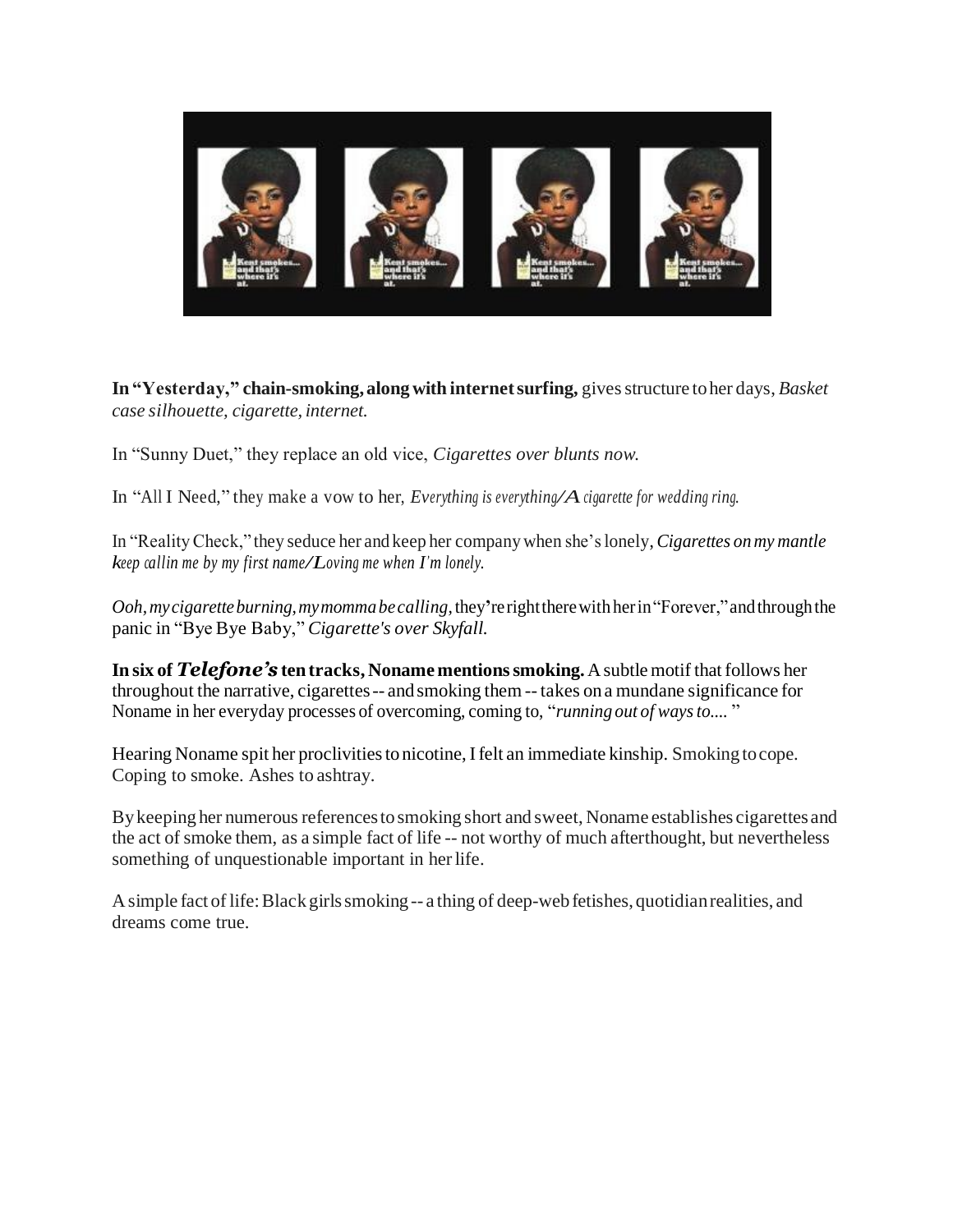| <b>Black Women Smoking - YouTube</b><br>https://www.youtube.com/playlist?list=PLL7GW69NiQsUeCo9ltPssdQ2jnA7ANfJ4 v<br>Sep 18, 2015 - Black Women Smoking  Smoking Fetish- Lady DelFumare. by Lady  EBONY<br>GODDESS FEMDOM SMOKING TEASE-CLOSE UP.             |
|----------------------------------------------------------------------------------------------------------------------------------------------------------------------------------------------------------------------------------------------------------------|
| Candid black girl smoking - YouTube<br>https://www.youtube.com/watch?v=0Gtvmdd8Zhc v<br>Apr 11, 2012 - Candid black girl smoking  Up Next. Legendary Girls Club Nr. 1    45min Smoking<br>Girlies!  Duration: 3:15. Super Woman 1,907 views. 3:15.             |
| Hot ebony girl smoking 120s cigarettes - YouTube<br>https://www.youtube.com/watch?v=O3r60wuk6hM -<br>Nov 22, 2012 - Hot ebony girl smoking 120s cigarettes.  Hot ebony girl smoking 120s cigarettes.<br>Smoking - Models. SubscribeSubscribedUnsubscribe 9,563 |
| smoke fetish - YouTube<br>https://www.youtube.com/watch?v=sDopRG3ktUc +<br>Feb 18, 2008 - sexy ebony lady smoking like a pro.  Up Next. Legendary Girls Club Nr. 1    45min<br>Smoking Girlies! Sassy/Nikki/Lynn - Duration: 45:49.                            |
| When black girls smoke - YouTube<br>https://www.youtube.com/watch?v=CIIZg9HPK7iY +                                                                                                                                                                             |

**Before Cotton was King, Tobacco reigned**. And they shipped people who looked like us over by the millions to serve the king. "Tobacco was responsible for the introduction of slavery to the New World,"writesauthorIainGatelyin*[Tobacco:ACulturalHistoryofHowanExoticPlantSeduceda](http://www.amazon.com/gp/product/0802139604/ref%3Das_li_tl?ie=UTF8&camp=1789&creative=390957&creativeASIN=0802139604&linkCode=as2&tag=vicastingcom-20&linkId=QMPMVK4RUKLLVC64) [Civilization.](http://www.amazon.com/gp/product/0802139604/ref%3Das_li_tl?ie=UTF8&camp=1789&creative=390957&creativeASIN=0802139604&linkCode=as2&tag=vicastingcom-20&linkId=QMPMVK4RUKLLVC64)* Asthe tobacco industrybeganto swell throughout the Upper Southofthe soon-to-be United States of America, so did the mass importation of enslaved peoples from the African continent. Throughout the  $18<sup>th</sup>$  century Tobacco continued to seduce, demanding a larger percentage of imported slave laborthan any other crop in the nascent colonies.

The production of tobacco drove the importation of enslaved Africans. Not only was the leafy, stickyplantusedtokilltheenslaved,itwasusedto*keep themalive*.Bypresumablyquenchinghunger and improving mood during torturous Middle Passage voyages, tobacco was integral to our enslavement and our death – but also to our living.The exotic, coveted commodity and its addictive properties weremanipulatedbyenslaverswho, "apparentlybelieved thatsuchmeasureswereuseful in their efforts to control their 'cargo' and avoid or minimize social unrest and revolts—or even put the enslaved in a better mood prior to their being sold or transshipped from one American port to another."

The ultimate story of departures and enduring -- The Middle Passage – can also be told through smoke circles.